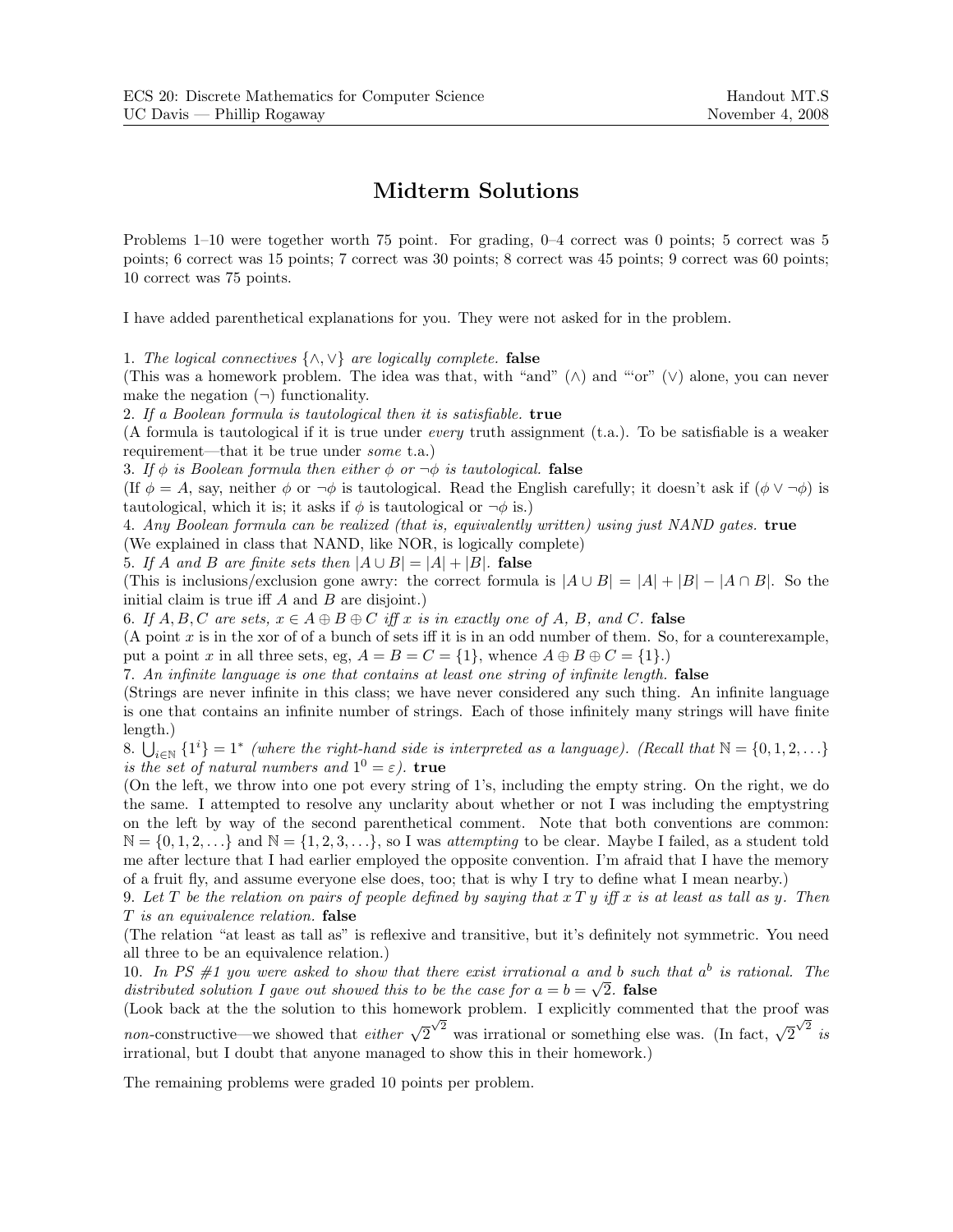11. *Convert the following formula into an equivalent one without negations. The logical connectives your formula may use are*  $\{\wedge, \vee\}$ *. The relation symbols your formula may use are*  $\{\leq, \leq, =, \neq, \geq, >\}$ *. As always, be careful.*

$$
\neg (\forall c)(\exists N)(\forall n)((c > 0 \land N > 0 \land n \ge N) \to f(n) \le n^{-c})
$$

The negation is:  $(\exists c)(\forall N)(\exists n)(c > 0 \land N > 0 \land n \geq N \land f(n) > n^{-c}).$ 

12. *Write a disjunctive normal form (DNF) formula whose truth table is given below. Let your formula be the or of four terms where each term is the and of three variables or their complements:*

| А                | B | C | $\phi(A, B, C)$ |
|------------------|---|---|-----------------|
| $\boldsymbol{0}$ | 0 | 0 | 0               |
| $\overline{0}$   | 0 |   | 1               |
| $\overline{0}$   |   | 0 | 1               |
| $\boldsymbol{0}$ | 1 | 1 | 0               |
| $\mathbf{1}$     | 0 | 0 | 1               |
| $\mathbf{1}$     | 0 | 1 | 0               |
| $\mathbf{1}$     | 1 | 0 | 1               |
|                  |   |   |                 |

 $\overline{A}\ \overline{B}\ C \vee \overline{A}\ B\ \overline{C}\ \vee A\ \overline{B}\ \overline{C}\ \vee A\ B\ \overline{C}$ 

13. *Using only and, or, and not gates, draw a circuit realizing the functionality of an xor (exclusive or) gate.*



Of course various other circuits are possible, too.

14. *Capture the logical content of the following sentence in a Boolean formula: Nobody likes Mark except his roommates, who actually do like him. You may use any logical connectives you know. Make your formula as succinct as possible. Use predicate symbols*  $L(x, y)$  *(person* x *likes person* y),  $R(x, y)$ *(persons* x *and* y *are roommates), and the constant symbol* Mark*. The universe of discourse is people.*

 $(\forall x)(L(x, \text{Mark}) \Leftrightarrow R(x, \text{Mark}))$ 

(This is of course a repeat of a problem from one of your quizzes.)

15. *Suppose that* A*,* B*,* A *, and* B *are sets. Give a simple counter-example to the claim:*  $A \times B = A' \times B' \implies A = A' \land B = B'.$ 

A simple counterexample is  $A = B = A' = \emptyset$  and  $B' = \{\emptyset\}$ 

16. Let  $L = \{x : x \in \{a, b, c\}^* \text{ and } x \text{ contains at least one } a \text{ and at least one } b\}$ . *Write, in lexicographic order, the first five strings of* L*.*

ab, ba, aab, aba, abb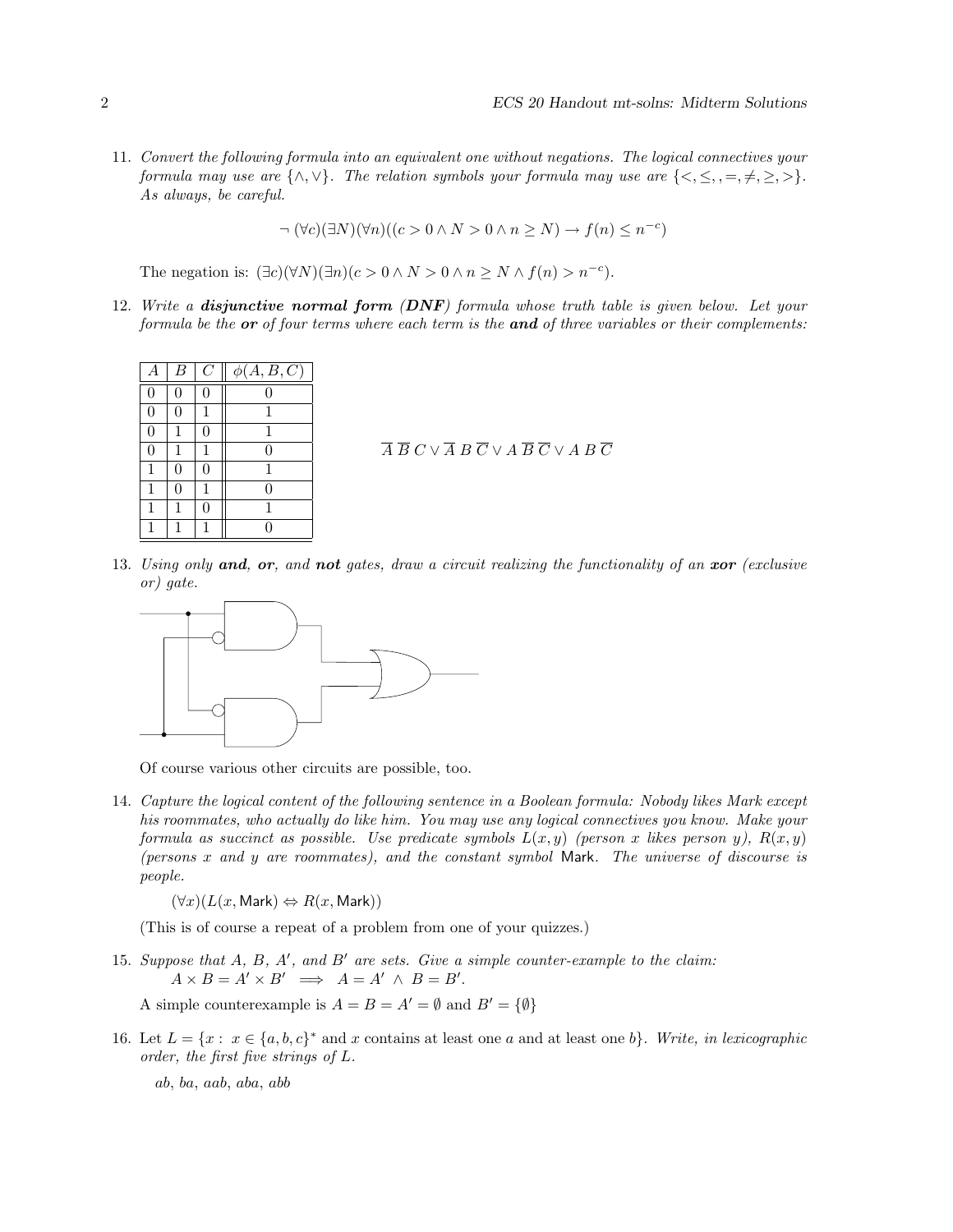- 17. *Finish this statement of DeMorgan's law for sets:*  $(A \cap B)^c = A^c \cup B^c$ . (Many students wrote  $\neg A$  for  $A^c$ . In fact, when A is a set, we have never defined a " $\neg A$ ". People do use  $\overline{A}$  for the set-theoretic complement of A, but I've never seen  $\neg A$ .)
- 18. *Write a shortest regular expression for the language*  $L = \{a^n : n \text{ is odd}\}.$  $a(aa)^*$
- 19. *Draw a DFA for*  $L = \{a_1 \ldots a_n : each \ a_i \ is \ a \ bit \ and \ a_i = 1 \ for \ all \ odd \ i\}.$  Assume that the empty *string*  $\varepsilon$  *is in* L. Make your DFA have the minimum number of states you can.



(This was of course a homework problem.)

- 20. Let  $P \subseteq A \times B$  and  $Q \subseteq B \times C$  be a relation. Formally define  $P \circ Q$ , the composition of P and Q.  $P \circ Q$  is the relation  $P \circ Q \subseteq A \times C$ defined by:  $a(P \circ Q)c$  iff  $(\exists b \in B)(a P b \land b Q c)$
- 21. For  $a, b \in \mathbb{R}$  define  $a \in b$  *if*  $a b \in \mathbb{Z}$ . What's the smallest positive number in  $[\pi]^2$  (Here  $\pi = 3.14159 \cdots$  *is the usual constant that goes by this name.*)  $\pi - 3$

(Strangely few students got this. You should have been familiar with this equivalence relation, which was used in a homework problem.)

22. *Let* T*<sup>n</sup> be the minimum number of moves to solve the* n*-ring tower of Hanoi problem. In class we showed that, for*  $n > 1$ *,* 

$$
T_n \leq 2T_{n-1} + 1 \tag{1}
$$

*(while*  $T_0 = 0$ ). Repeating the proof given in class, establish this equation. Please do not "solve" *the equation (that is, write it in a "closed-form" way); your job is to justify it. Write your proof in clear, grammatical English.*

The problem is asking you to show that equation (1) gives a *sufficient* number of moves to solve the problem, so it is enough to *give an algorithm* that solves the problem using  $T_n = 2T_{n-1} + 1$ moves. An algorithm is:

(i) move the top  $n-1$  rings off of the peg they're on and onto a temporary peg; (ii) then move the largest ring to the destination peg; (iii) then move the  $n-1$  rings from the temporary peg to the destination peg.

The first and third steps are accomplished recursively, doing nothing at all when  $n = 0$ . The total number of moves in this solution is  $S_n = S_{n-1} + 1 + S_{n-1} = 2S_{n-1} + 1$  (for  $n \ge 1$ ) and  $S_0 = 0$ , so  $T_n \leq S_n$  and we are done.

Note: in many students' solutions it was impossible to figure out if you even understood that you were being asked to prove that the formula is giving a *necessary* number of moves or a *sufficient* number of moves. When you use language like *you must now do X*, it certainly sounds like you are arguing necessity (because of *must*). Also, many students seemed to completely ignore the instructions about not solving the recurrence.